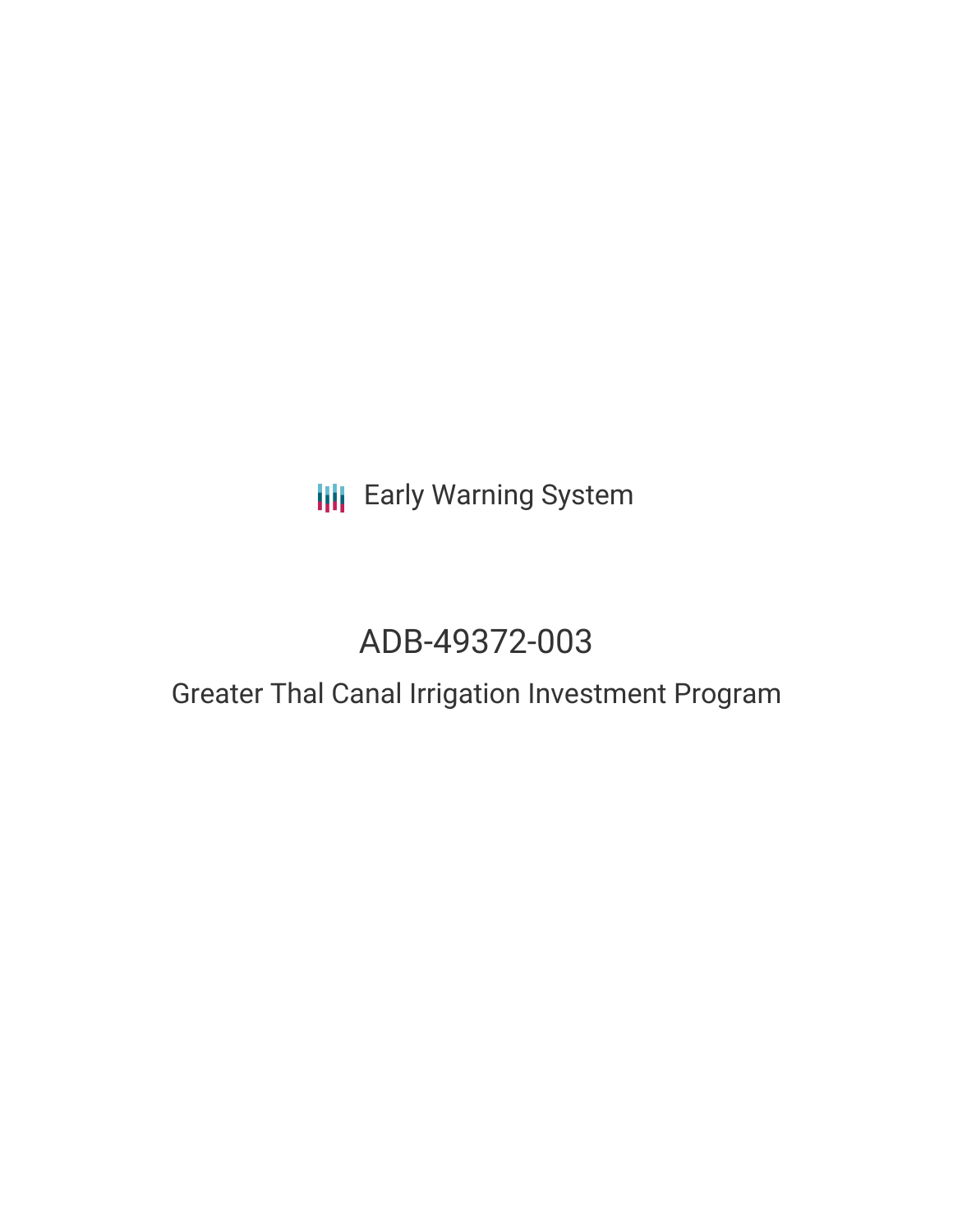

#### **Quick Facts**

| <b>Financial Institutions</b><br>Asian Development Bank (ADB)<br>Proposed<br><b>Status</b> | <b>Countries</b>        | Pakistan |
|--------------------------------------------------------------------------------------------|-------------------------|----------|
|                                                                                            |                         |          |
|                                                                                            |                         |          |
|                                                                                            | <b>Bank Risk Rating</b> |          |
| Government of Pakistan<br><b>Borrower</b>                                                  |                         |          |
| Agriculture and Forestry, Water and Sanitation<br><b>Sectors</b>                           |                         |          |
| <b>Investment Type(s)</b><br>Loan                                                          |                         |          |
| <b>Investment Amount (USD)</b><br>\$440.00 million                                         |                         |          |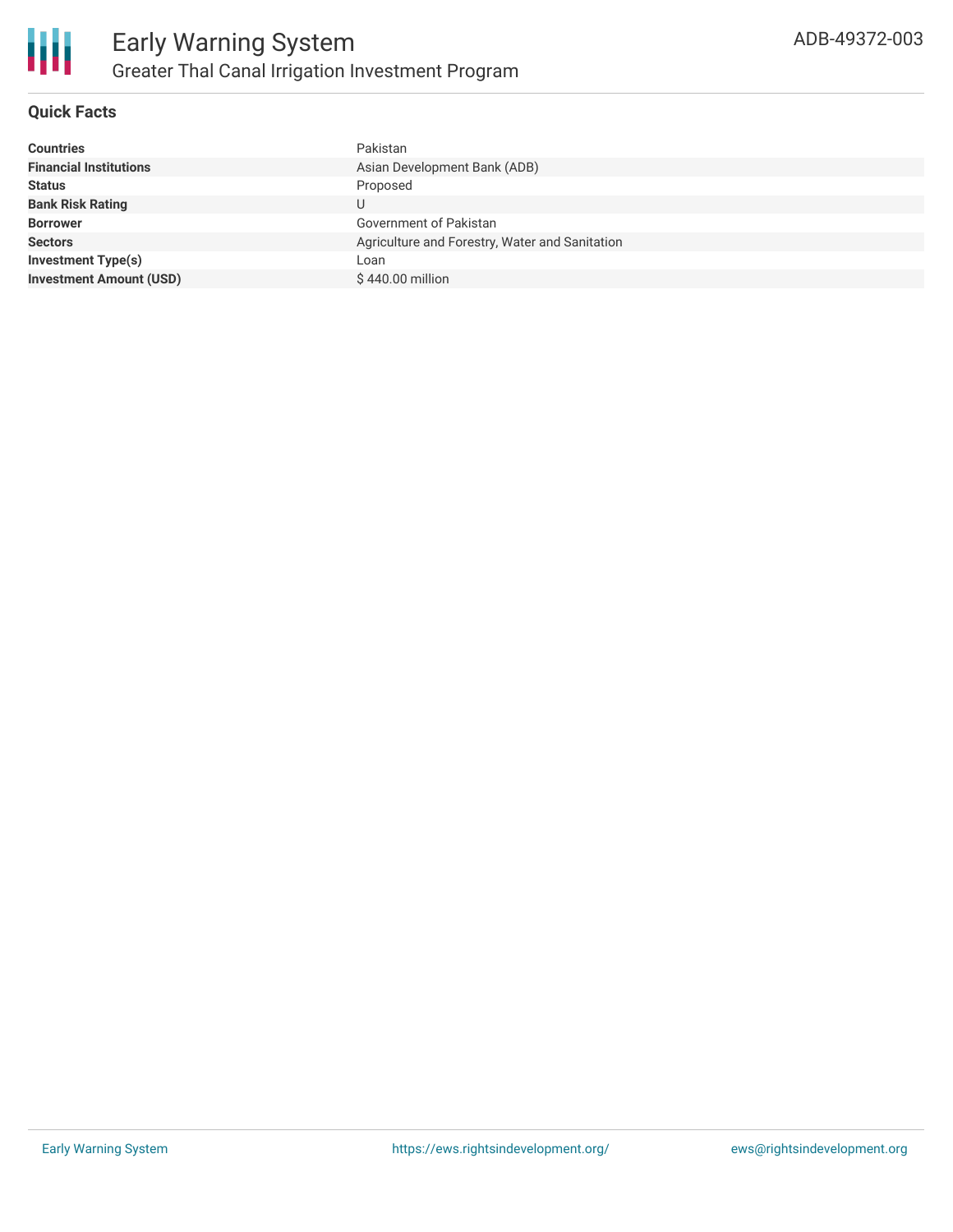

#### **Project Description**

According to the bank website, the Greater Thal Canal irrigation scheme was partially constructed by the government. The proposed project will support the construction of the remaining parts of the scheme and will provide support for on-farm development.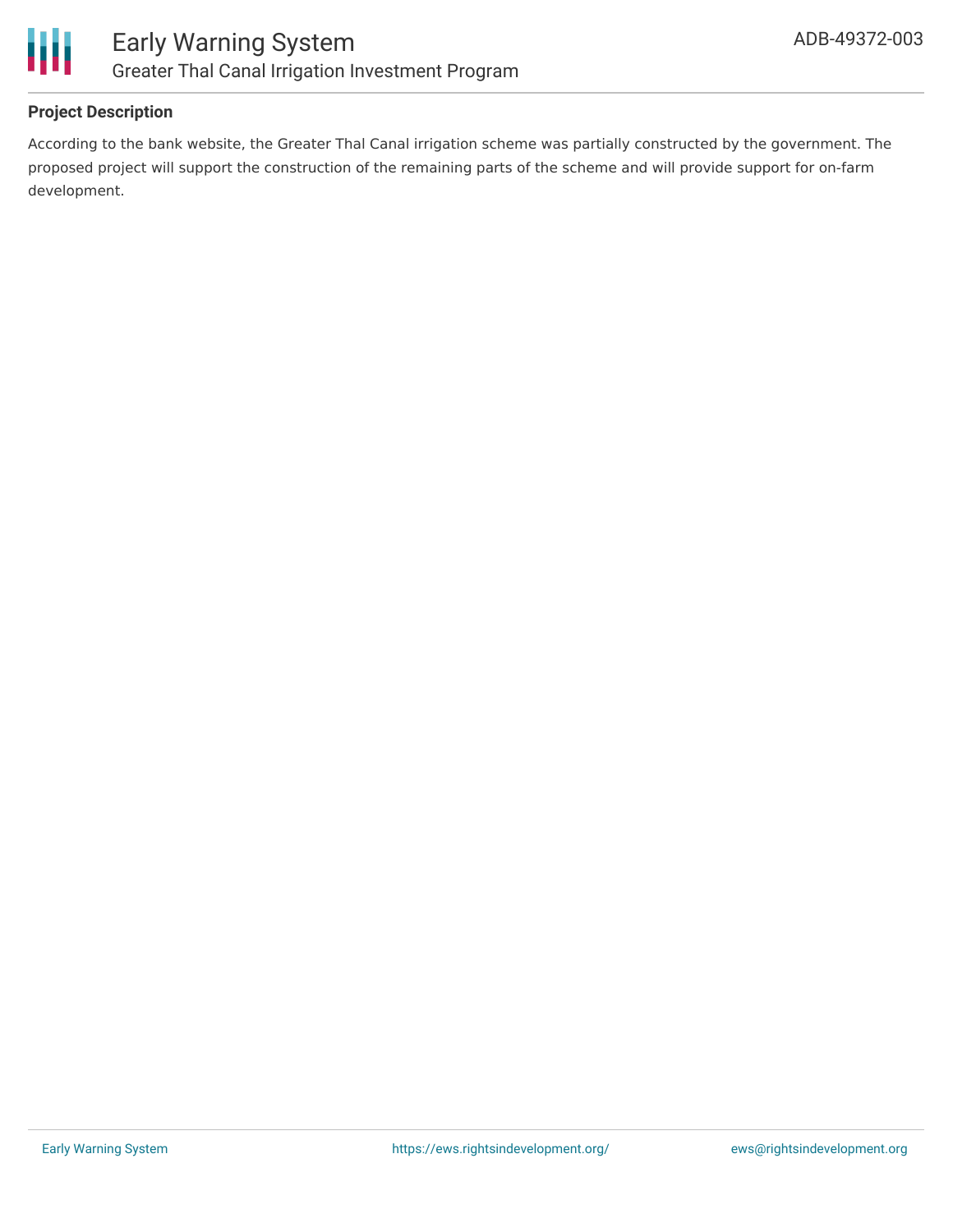

## Early Warning System Greater Thal Canal Irrigation Investment Program

#### **Investment Description**

Asian Development Bank (ADB)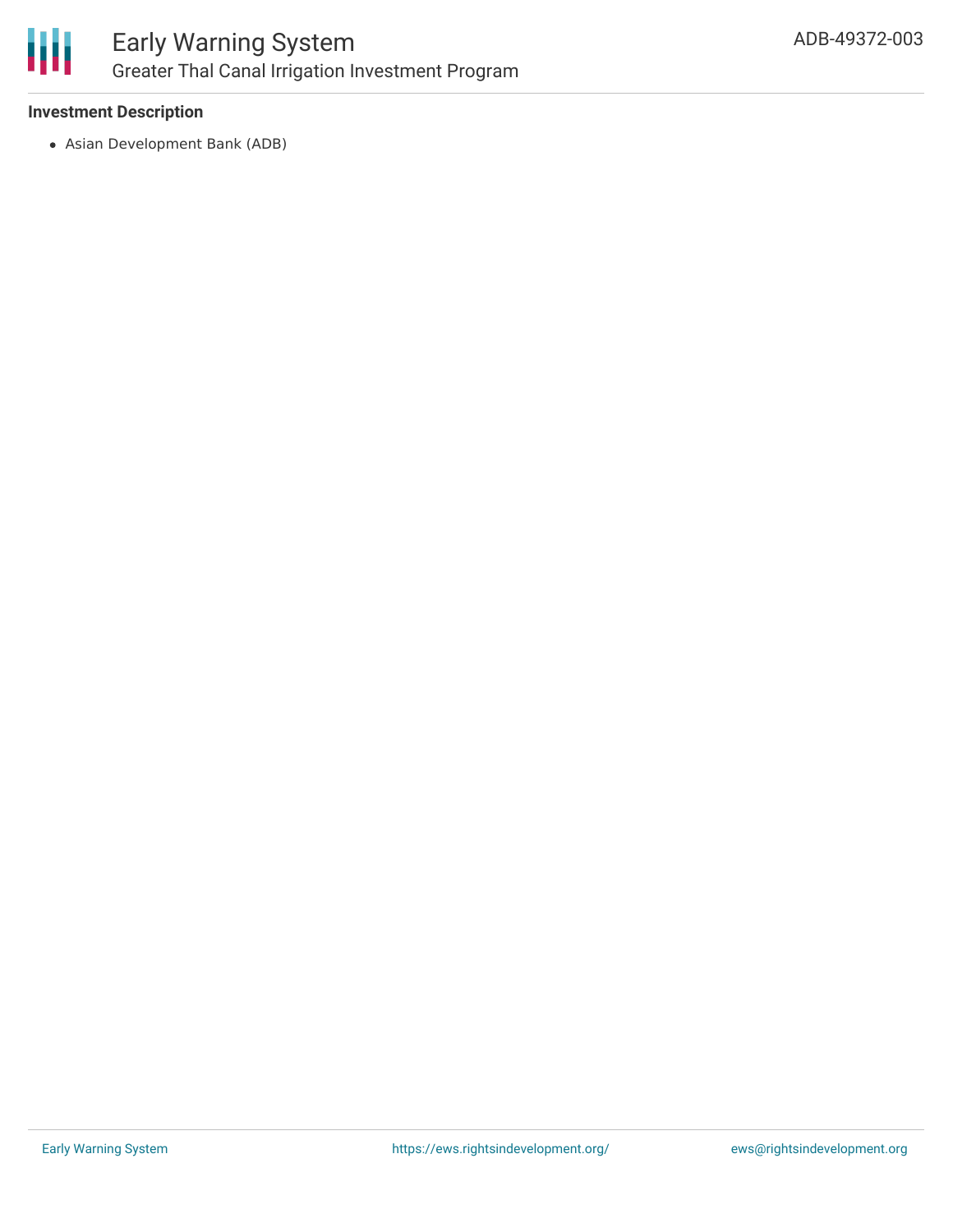

#### **Contact Information**

**Responsible ADB Officer** Totsuka, Natsuko **Responsible ADB Department** Central and West Asia Department **Responsible ADB Division** Environment, Natural Resources & Agriculture Division, CWRD **Executing Agencies** Punjab Irrigation Department c/o Superintending Engineer Link Canal Circle, Canal Bank Mughalpur, Lahore, Pakistan

#### **ACCOUNTABILITY MECHANISM OF ADB**

The Accountability Mechanism is an independent complaint mechanism and fact-finding body for people who believe they are likely to be, or have been, adversely affected by an Asian Development Bank-financed project. If you submit a complaint to the Accountability Mechanism, they may investigate to assess whether the Asian Development Bank is following its own policies and procedures for preventing harm to people or the environment. You can learn more about the Accountability Mechanism and how to file a complaint at: http://www.adb.org/site/accountability-mechanism/main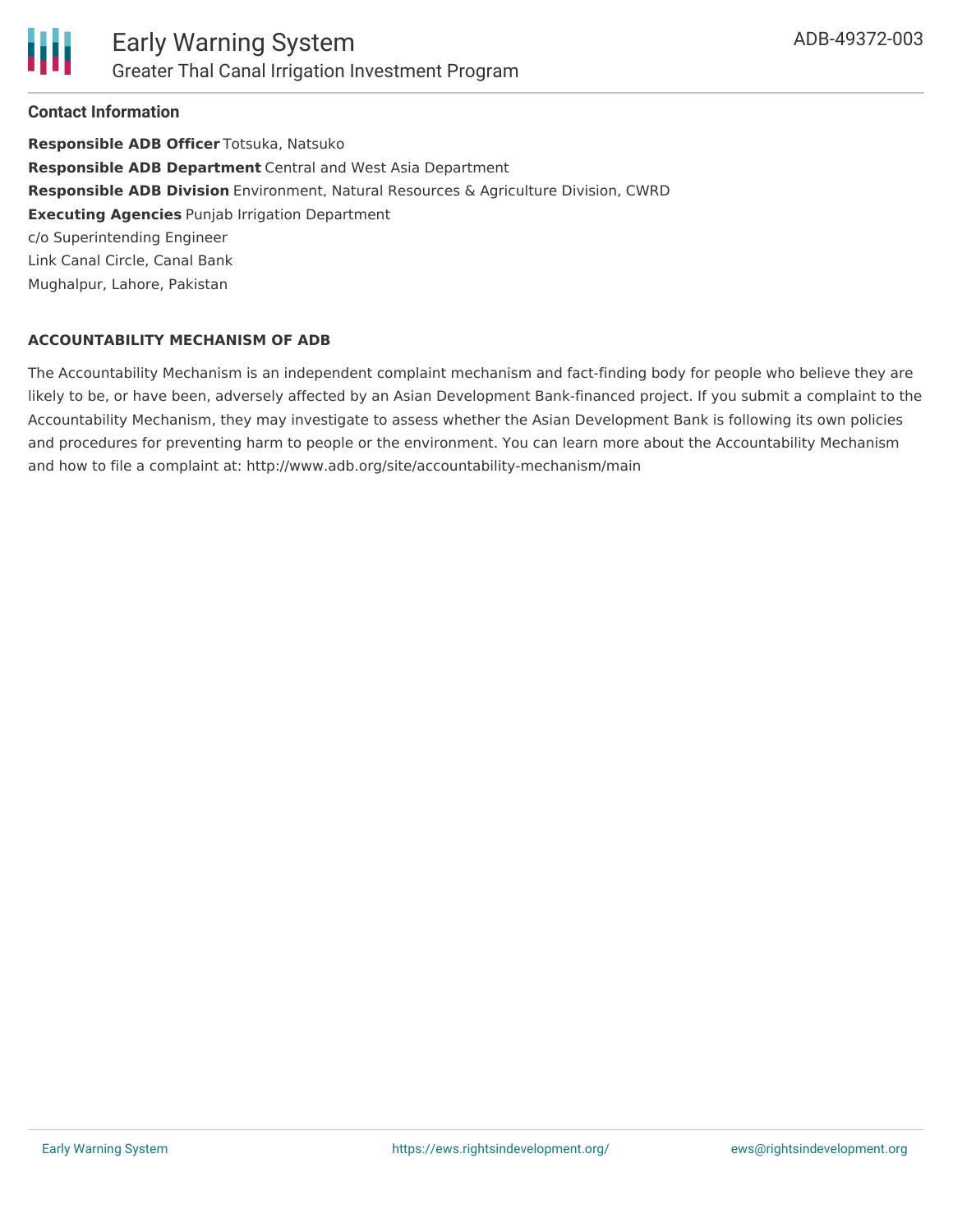

### Early Warning System Greater Thal Canal Irrigation Investment Program

#### **Bank Documents**

- Greater Thal Canal Irrigation Investment Program: Project Data Sheet (Urdu [translation\)](https://ewsdata.rightsindevelopment.org/files/documents/03/ADB-49372-003_ez6jRZE.pdf) [\[Original](https://www.adb.org/ur/projects/documents/pak-49372-003-pds) Source]
- Project [Disclosure](https://ewsdata.rightsindevelopment.org/files/documents/03/ADB-49372-003.pdf) PDF [\[Original](https://www.adb.org/printpdf/projects/49372-003/main) Source]